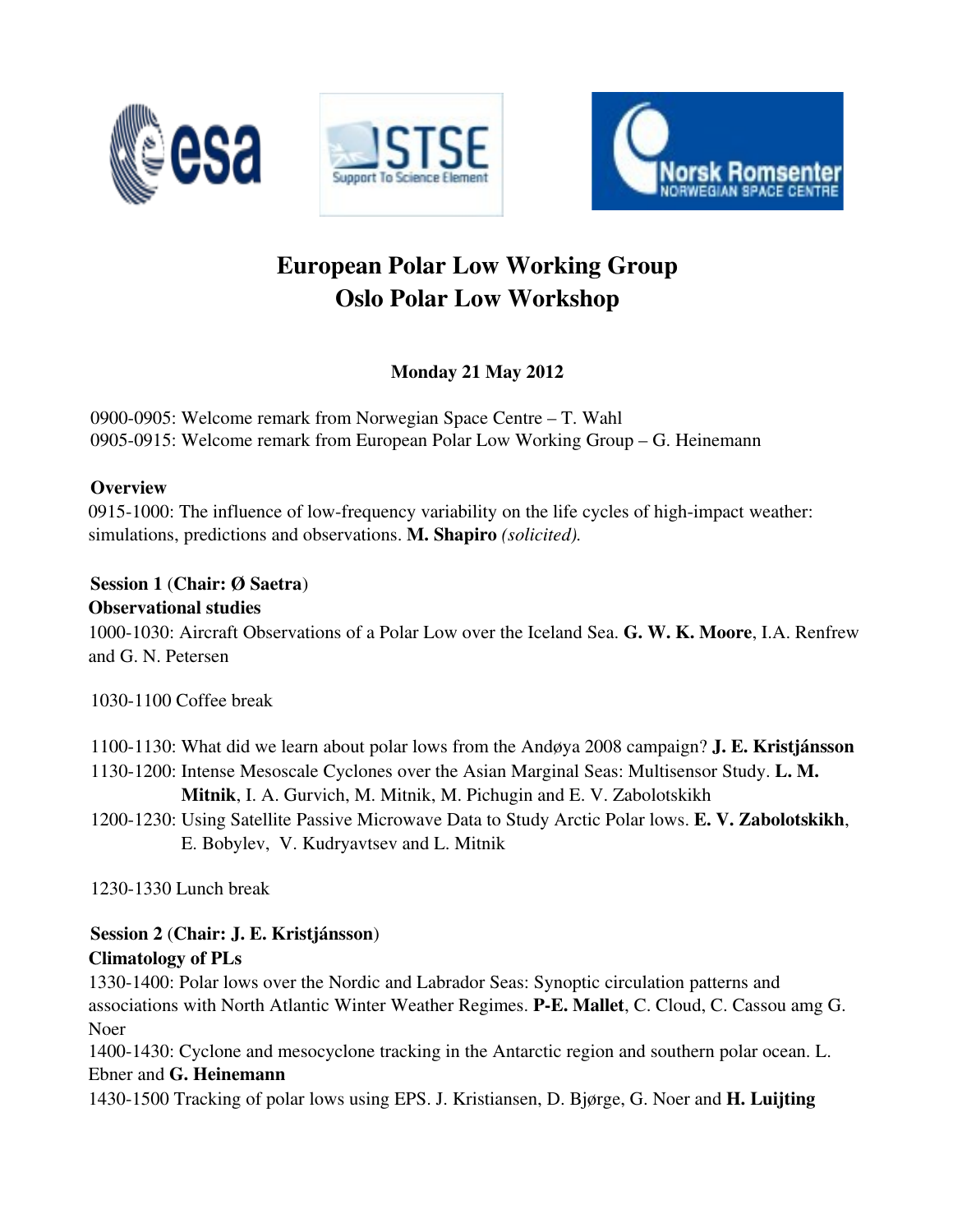1500-1530: Coffee break

1530-1600: Arctic Cyclone Climatology: Present and Future. T. Spengler and A. P. Ballinger

1600-1630: Past and projected future changes of North Atlantic polar low frequency. **M Zahn** and H. von Storch

### Session 3 (Chair: G. Heinemann)

#### Modelling/theory

1630-1700: Missing' polar lows enhance open-ocean deep convection in the Nordic Seas. A. Condron and I. Renfrew

1700-1730: On forward and reversed shear baroclinic flow for polar low developments. **T. E. Nordeng** 

1730-1800: Short contributions (max. 15 min.) The STARS project: A community data set of polar lows. S. Eastwood

## Tuesday 22 May 2012

#### Modelling/theory (Chair: Ø. Saetra)

0900-0930: Angular momentum as the sole forcing of polar lows. **T. Linders** 0930-1000: Diabatic Rossby Vortex as a new paradigm for polar low development. A. Terpstra, R. W. Moore and T. Spengeler

1000-1030 Coffee break

1030-1100: Why was the 16-17 March 2008 Polar Low poorly predicted by operational models? **B. J.** K. Engdahl, J. E. Kristjánsson and T. Spengler 1100-1130: Numerical Study on a Polar Mesocyclone Development in a Shear Zone over the Japan Sea. S. Watanabe, H. Niino and W. Yanase

#### Session 4 – Related projects (Chair: G. Heinemann)

1130-1230: short contributions (max. 20 min.) The IKAPOS experiment, Laptev Sea System project. G. Heinemann The Iceland Sea Atmos-Ocean project. **I. Refrew** HIMWARC - High Impact Weather in the Arctic. T. Spengler

1230-1330 Lunch break

1330-1400: short contributions (max. 20 min.) The STARS project: SAR imaging of polar lows. **B. Furevik** 

1400-1430: Statements, discussions